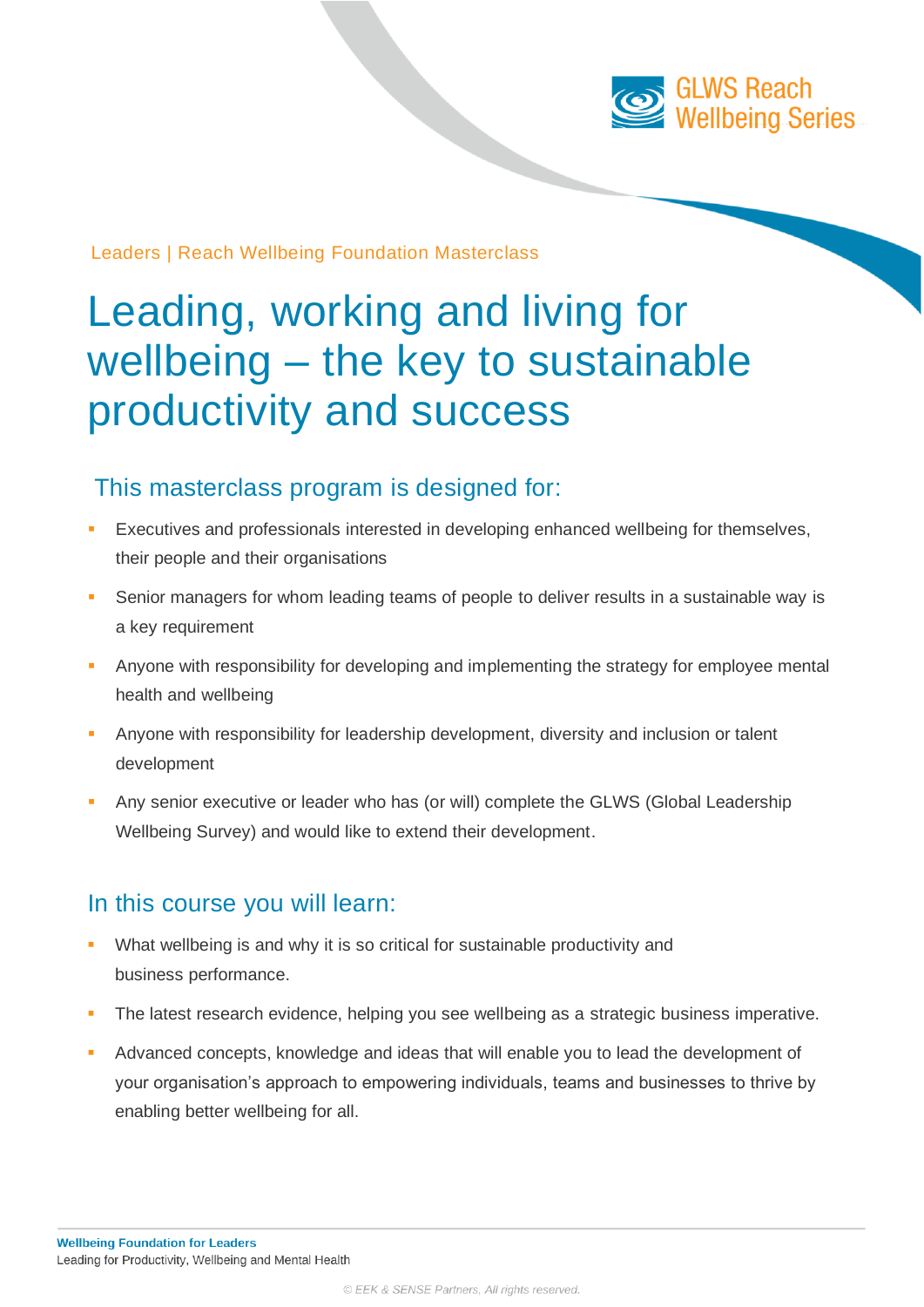

- **E** How to analyse and work with your organisation or team's unique mental health and wellbeing needs, in ways that are constructive, proactive and value-adding to productivity and performance.
- **EXECT** How to reflect on your own wellbeing and wellbeing shadow as a professional in the workplace.

## And the end result?

You will be equipped with the practical knowledge, frameworks and tools to confidently improve the way you lead for better employee wellbeing, both in the present and as a roadmap for the future.

|                                                                  | By the end of<br>the Lesson, you will:                                                                                                                                                                                                                                                    | How is the lesson structured?                                                                                                                                                                                                                                                |
|------------------------------------------------------------------|-------------------------------------------------------------------------------------------------------------------------------------------------------------------------------------------------------------------------------------------------------------------------------------------|------------------------------------------------------------------------------------------------------------------------------------------------------------------------------------------------------------------------------------------------------------------------------|
| <b>LESSON1</b><br>What is<br>wellbeing?                          | Know what is meant by<br>'wellbeing'<br>Understand the resources and<br>demands model of balance and<br>wellbeing<br>Be aware of the relationships<br>and distinctions between<br>wellbeing, wellness, resilience<br>and mental health<br>Appreciate the workplace<br>wellbeing continuum | <b>Topic 1: What is wellbeing?</b><br><b>Topic 2:</b> The resources and demands<br>model of wellbeing<br><b>Topic 3: Wellbeing and mental health</b><br><b>Topic 4:</b> The workplace wellbeing<br>continuum<br><b>Quiz:</b> Multiple choice questions                       |
| <b>LESSON 2</b><br>The case for<br>wellbeing in<br>organisations | Understand the impact of the<br>п<br>VUCA disrupted world on<br>wellbeing<br>Realise how wellbeing impacts<br>individual and organisational<br>productivity and performance<br>Recognise how leader<br>wellbeing impacts on<br>organisational outcomes                                    | <b>Topic 1:</b> Impact of the VUCA world on<br>wellbeing<br><b>Material: GLWS State of Workplace</b><br><b>Wellbeing Report</b><br>Topic 2: Wellbeing and performance -<br>the case for wellbeing in organisations<br><b>Topic 3:</b> The drivers for change in<br>wellbeing |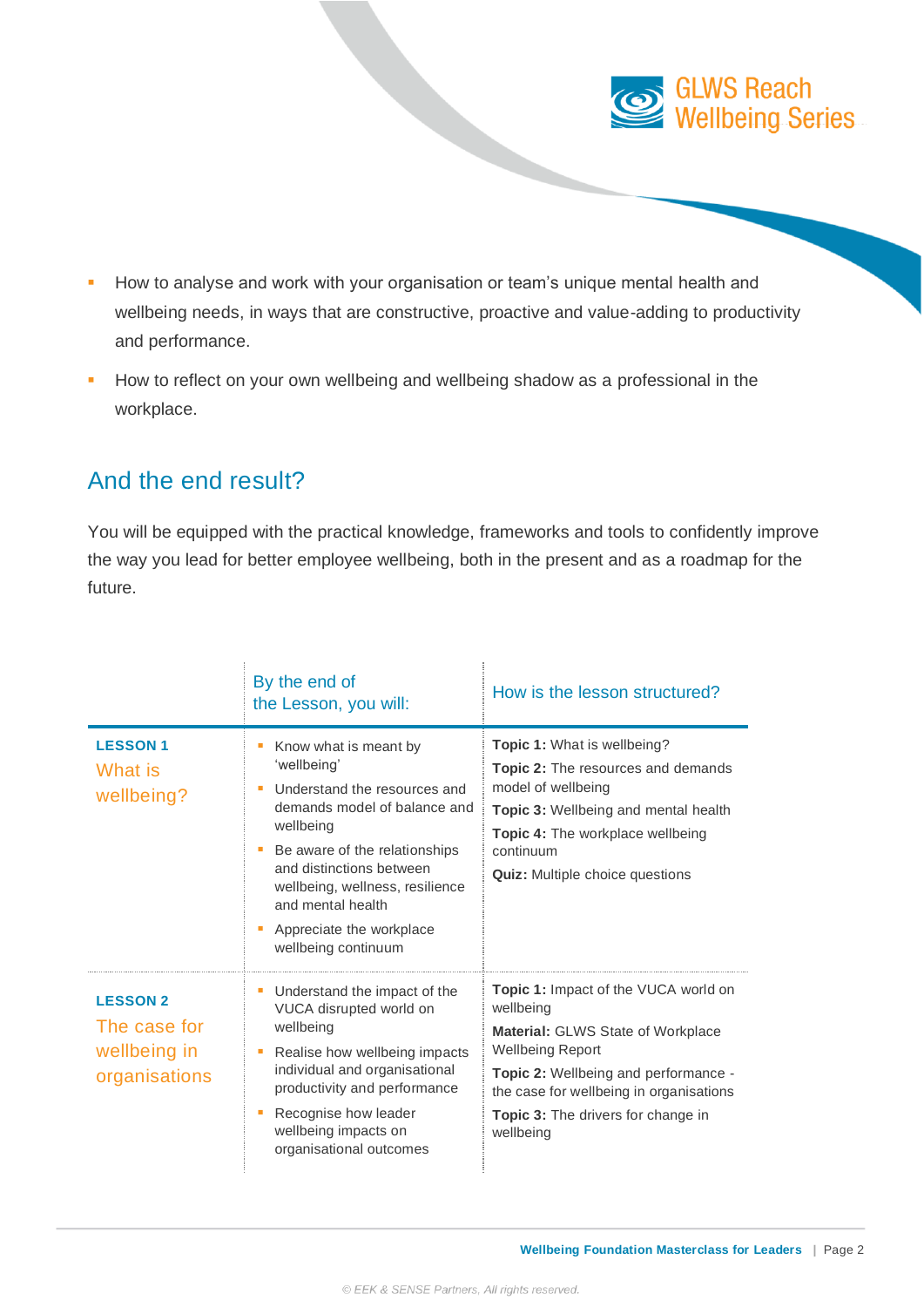

|                                                                   | Appreciate the top down and<br>bottom up drivers for change in<br>how organisations prioritise<br>wellbeing<br>Appreciate wellbeing as a<br>complex adaptive leadership<br>challenge                                                                                                                                                                                                                                                                                                             | Topic 4: Wellbeing as a complex<br>adaptive leadership challenge<br>Quiz: Qualitative - Understanding and<br>reflection questions<br>Material: Building economically and<br>socially thriving organisations                                                                                                                                                                                                                                                                                                                |
|-------------------------------------------------------------------|--------------------------------------------------------------------------------------------------------------------------------------------------------------------------------------------------------------------------------------------------------------------------------------------------------------------------------------------------------------------------------------------------------------------------------------------------------------------------------------------------|----------------------------------------------------------------------------------------------------------------------------------------------------------------------------------------------------------------------------------------------------------------------------------------------------------------------------------------------------------------------------------------------------------------------------------------------------------------------------------------------------------------------------|
| <b>LESSON 3</b><br>A framework for<br>wellbeing                   | Be aware of the key factors<br>that contribute to wellbeing, in<br>relation to both working well<br>and living well (the GLWS<br>Framework)<br>Have reviewed your own<br>ш<br>current state and level of<br>wellbeing against the GLWS<br>Framework                                                                                                                                                                                                                                              | <b>Topic 1: The GLWS framework</b><br><b>Material: The GLWS framework</b><br>Assignment: How is your wellbeing<br>right now?<br>Material: Is being a leader beneficial<br>or detrimental to your wellbeing?<br>Material: Press here for a wellbeing<br>reset<br><b>Material: Gender and Wellbeing</b>                                                                                                                                                                                                                      |
| <b>LESSON 4</b><br>A leader's<br>accountability<br>for wellbeing  | • Be aware of the external<br>factors impacting on wellbeing<br>• Appreciate the different<br>accountabilities for wellbeing in<br>an organisational context<br>Understand the key behaviours<br>underpinning leadership<br>wellbeing as a capability and<br>have assessed yourself<br>against these<br>Realise the ripple impact of<br>your leadership wellbeing<br>shadow and the importance of<br>becoming a wellbeing role<br>model<br>Have reflected on your<br>leadership wellbeing shadow | <b>Topic 1:</b> Factors impacting wellbeing<br>Topic 2: Who is accountable for<br>wellbeing?<br>Material: Making sure wellbeing gets<br>a seat at the table<br>Topic 3: Wellbeing as a leadership<br>capability and skillset<br>Assignment: Enabling wellbeing -<br>how's your leadership capability?<br>Material: Leadership as Wellbeing<br>Capability<br>Topic 4: Your leadership wellbeing<br>shadow<br>Assignment: Your leadership<br>wellbeing shadow<br>Material: The dark wellbeing shadow<br>of nightmare leaders |
| <b>LESSON 5</b><br><b>Building a</b><br>culture of<br>sustainable | Be able to spot the signs of low<br>wellbeing and mental ill-health<br>Recognise how to mitigate the<br>risk of burnout and help<br>prevent poor wellbeing in high<br>pressure environments                                                                                                                                                                                                                                                                                                      | <b>Topic 1:</b> Spotting the signs of low<br>wellbeing and burnout<br>Topic 2: Building your team's<br>wellbeing<br>Topic 3: Talking About wellbeing                                                                                                                                                                                                                                                                                                                                                                       |